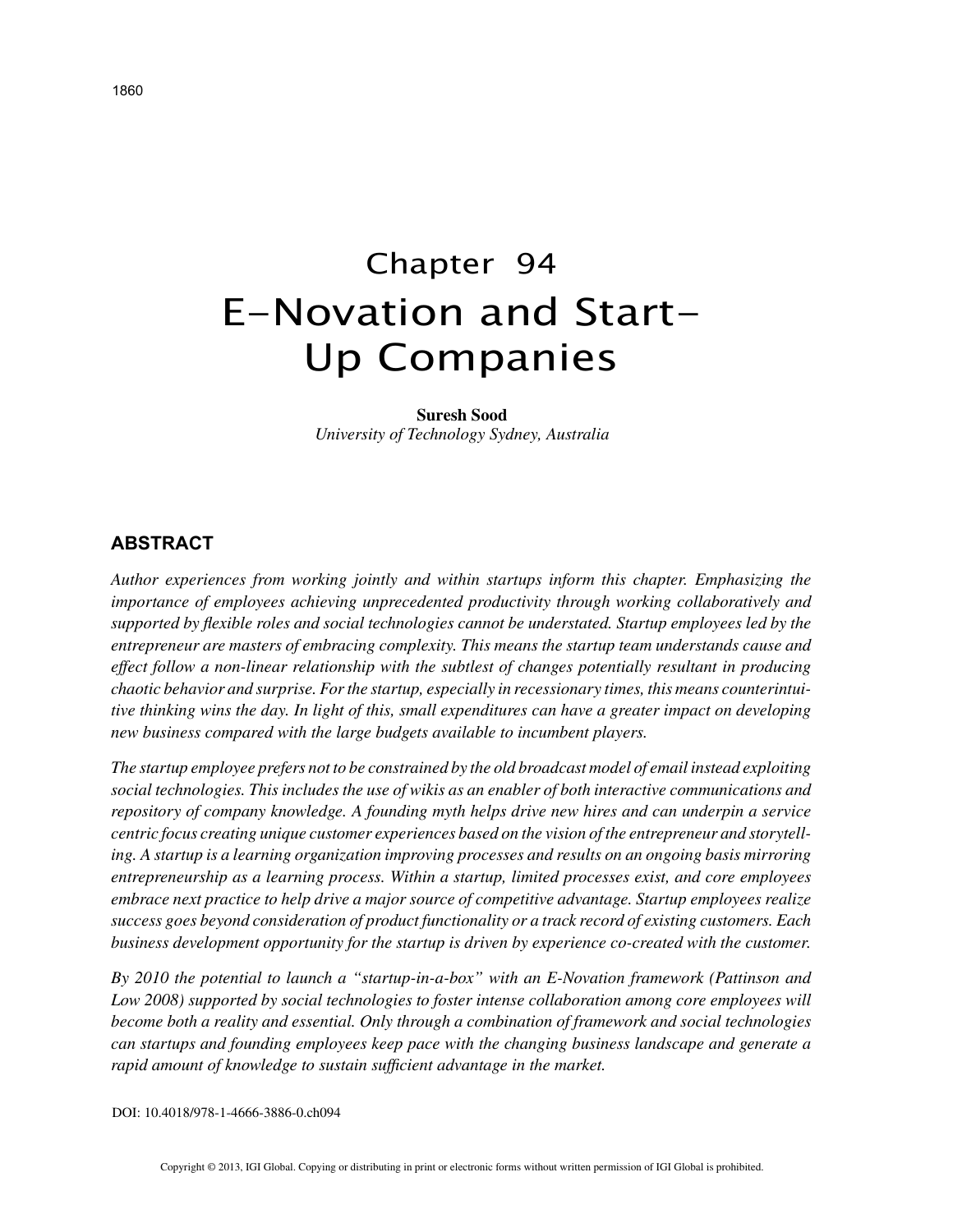# **INTRODUCTION; THE STARTUP DEFINED AND COMPLEX SYSTEMS**

Startup company categories (Luczkiw 2005) include self- employed independent consultants, small business owners (franchisees and mom & pop operations) and entrepreneurs. The entrepreneurs see themselves as "dream merchants" (Purewal 2001), formulating plans intuitively (Mintzberg 1983), building emerging businesses rather than extending and defending existing businesses (Baghai and Coley 2000). Most importantly, the entrepreneur capitalizes on opportunities arising from "market transitions and business model shifts" (Fryer and Stewart 2008) in advance of the overall marketplace. The primary focus of this chapter is the entrepreneurial driven company (startup).

Central to the fabric of the startup is the notion of a startup as a complex system and a key property of the entire system, "emergence". A startup behaves as a complex system composed of numerous agents (parts), which can each interact with each other through artifacts including home offices, laptops and mobile phones. The system complexity relates to the unexpected or surprise behavior of the overall system stemming from the interaction between agents arising from connectivity. This system characteristic otherwise known as "emergence" can never be predicted from the individual agent behavior nor understood by decomposition of the system. Therefore, in a complex system cause and effect follow a non-linear relationship with small changes potentially having a big impact and large changes having minimal impact. To this end, complexity has been dubbed the "science of surprise" (Casti 1994) and startups on numerous occasions demonstrate surprises in a variety of markets leading to leadership positions in markets where established players have been operating for decades including the Apple iPhone and the incumbent mobile phone players or Google and advertising agencies.

Arising from author experiences working within and interacting with startups, the key concepts and tools of a startup as a complex system are illustrated in Figure 1. These concepts and tools are now discussed in more depth.

# **COMPLEX SYSTEMS, SURPRISE AND ENTREPRENEURSHIP**

Through the startup stage of a company, entrepreneurs are driven beyond the pursuit of self-interest and are not beholden to traditional macro economic decision-making but a higher calling moving a founding vision to reality. Against this backdrop, complex systems theory offers bystanders a lens to better understand entrepreneurial interactions with employees, learning and processes. Complexity regards the actors (e.g. employees or mobiles) less important than the actual interactions themselves. The interactions between employees provide the organization with the structural capability to achieve resilience in turbulent environments or sustain competitive threats. The interactions represent a feedback loop fueling the complex system or organization. Given the agents are intelligent human beings double loop feedback takes place with agents learning from the results of actions and altering behavior together with other agents to get closer to achieving business objectives. In this manner the startup can be seen as a complex adaptive system (CAS).

Startups when commencing operations are reliant on customer feedback from the outside to provide the voice of the customer and guide product designs. Web forums and email are no longer the only mechanisms for customer feedback a plethora of social tools including Twitter, Forum, Wufoo. com, GetSatisfaction and CrowdSound (a social feedback widget) allow startups like Bump Inc to participate in customer conversations with these tools requiring minutes to setup and ensure "a startup feeds off feedback" (Mckay 2008).